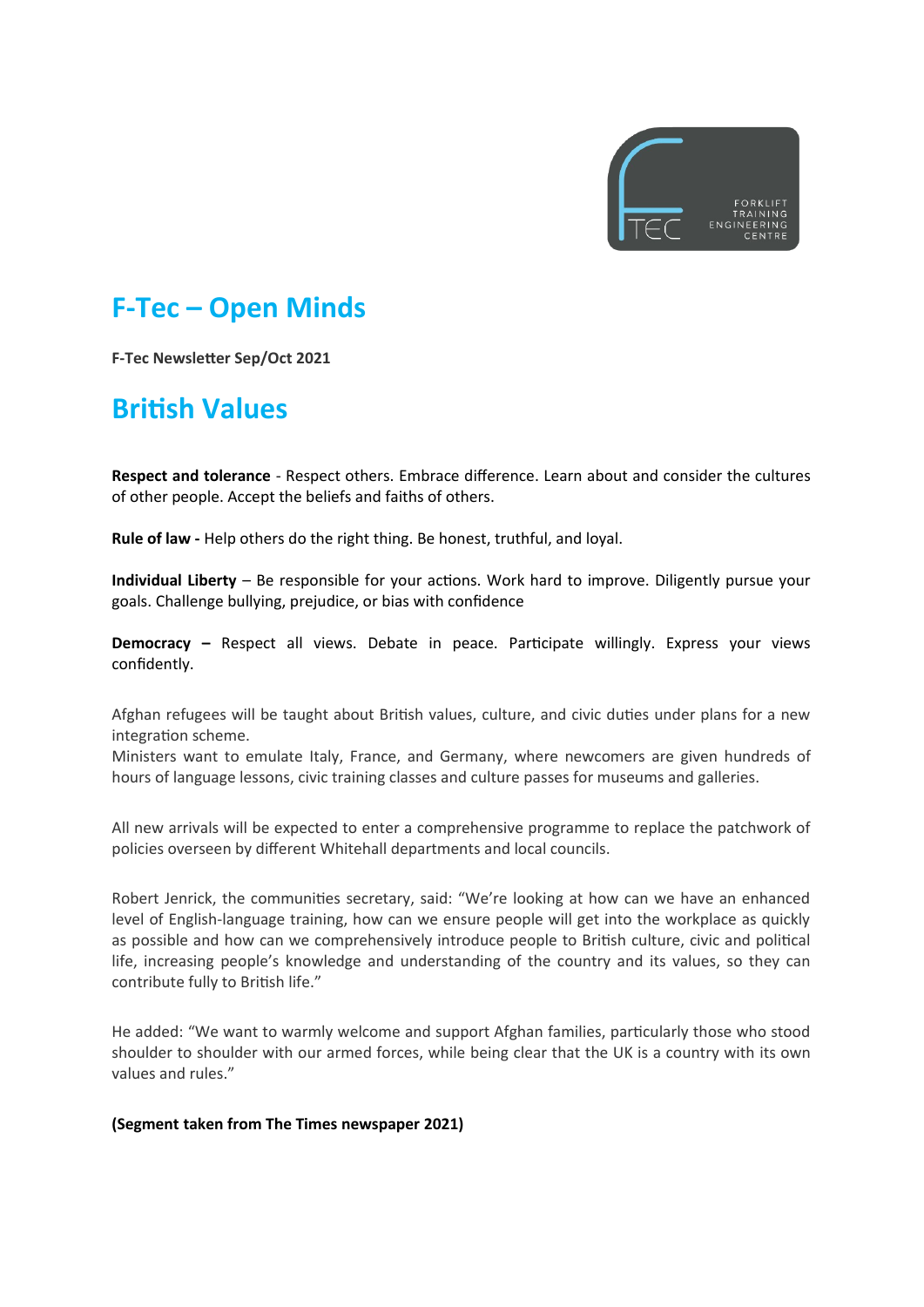*Hot Topic – Do you think it's beneficial to teach British Values to refugees? Yes/No Why do you think this?* 



### **Radicalisation and Extremism**

Radicalisation or extremism is where **someone holds views that are intolerant of people** who are of a different ethnicity, culture, religion, gender, or sexual identity. Extremists may try to force their views on others and, in some cases, may believe that these views can justify the use of violence in order to achieve certain aims.

The recent attack in Plymouth is being associated to a group called INCEL, not yet a terrorist group but on the radar.

[Plymouth shooting: Inside the dark world of 'incels' - BBC News](https://www.bbc.co.uk/news/blogs-trending-44053828)

**(Segment taken from BBC news 2021)** 

*Hot Topic – Have you heard of this group before? What are your thoughts about it?* 

# **Health and Safety**

**Safeguarding** is the overarching term used to describe the protection of the health, wellbeing, and human rights of individuals. Under legislation, all parties involved in an **apprenticeship** have to take reasonable action to minimise risks to **apprentices**. This includes aspects of **apprentice's** experience, both in and outside of the workplace, as well as during any attendance at the centre.

**Health and safety for apprentices -** Every apprentice should feel safe and happy in their working environment. You should never be put in a dangerous situation or be asked to do something potentially risky without proper training.

#### **Personal Protective Equipment**

Personal protective equipment (PPE) is designed to directly protect persons against physical and chemical agents. It is intended to be worn or used by a person at work.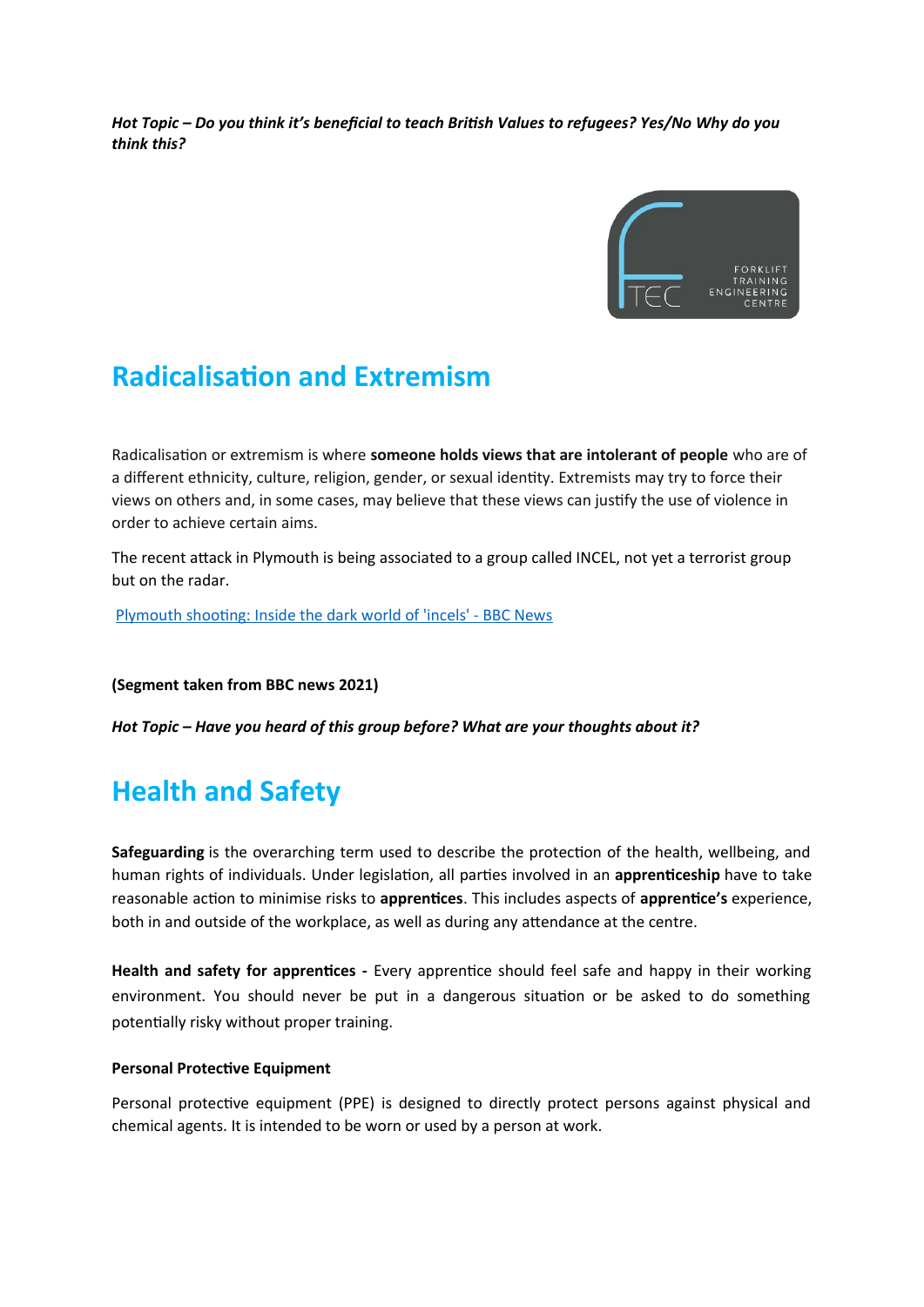

### **PPE broadly falls into the following categories:**

Hearing protective equipment (ear defenders).

Eye and face protective equipment (goggles).

Respiratory protective equipment (RPE).

Protective clothing (hard hats, overalls, chemical protection suits, aprons, and high visibility clothing).

Protection for the skin (gloves).

Protection against the cold (gloves to retain heat to assist circulation when using vibration transmitting tools).

Protection for legs and feet (safety footwear):

High visibility clothing to make the worker visible to others for example in areas where there are moving vehicles or works transport.

PPE should not normally be provided as the primary means of protecting a person's health or safety but as a **last resort**. It has serious limitations due to the fact that it does nothing to control the hazard at source. Should the equipment fail and not be noticed by the person using it their exposure to the risk increases dramatically.

PPE is however a very important control measure for maintenance personnel. They may be required to work on primary control systems which have been switched off for cleaning or repair or to investigate reported faults and failures. Without PPE they would be directly exposed to the hazard.

#### *(Segment taken from Qube Learning 2021)*

*Hot Topic - F-TEC have been welcoming new apprentices to the centre and we have been discussing Health and safety. It might be a good time to refresh everyone's memory about if they know who and how to report a hazard or accident to at work no matter how big or small.*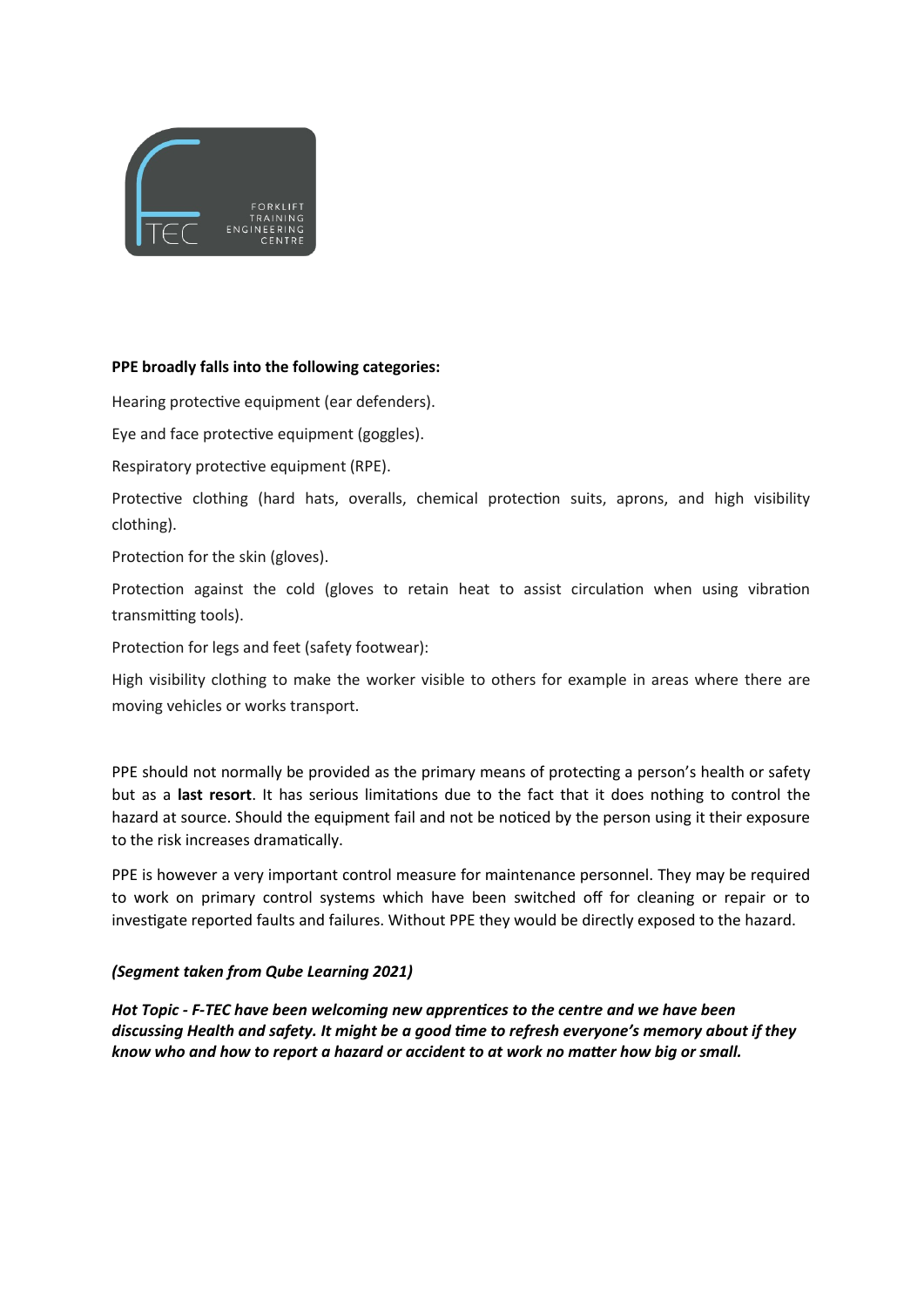

# **Equality and Diversity**

F-TEC is dedicated to creating and maintaining a safe, welcoming, inclusive, and diverse centre which nurtures a healthy environment and culture of mutual respect and consideration, allowing all members to thrive without fear of sexual violence, abuse, coercive behaviours, or related misconduct. F-TEC aims to provide you with a safe environment to live and study and has a zero-tolerance approach to harassment and/or sexual misconduct from any member of its community.

Equality and diversity are important in all areas of life, for example, Nottingham Forrest football club being part of a new initiative – Nottingham Forest fans are among the first in the country to take part in My City, My Shirt - a nationwide project run by the Football Supporters' Association (FSA), together with Kick It Out, to celebrate the diversity of clubs' supporters.

[Nottingham Forest: A celebration of a 'wide, diverse range of fans' - BBC News](https://www.bbc.co.uk/news/av/uk-england-nottinghamshire-58201036)

**(Segment taken from BBC News 2021)**

*Hot Topic – Have you noticed any other examples to promote equality and diversity in your everyday life? Could be music related/sports related.*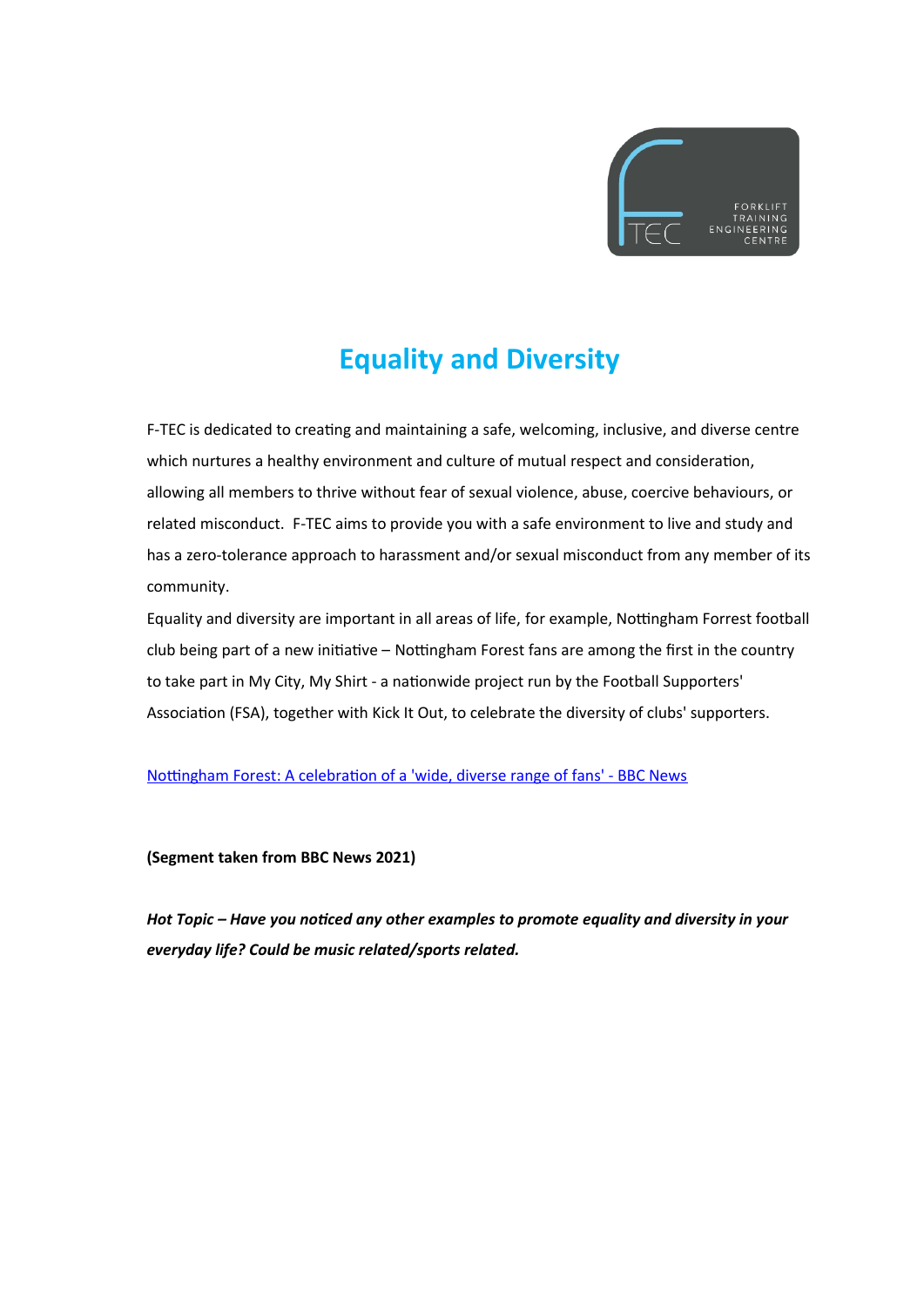

### **Mental Health and Wellbeing – BEN**

We all have health and wellbeing. As we take control and drive our way through life, it's important to keep an eye on our dashboard: our mental health, physical health, and our wellbeing.

Our mental health and physical health changes all the time – one day we can feel great but not the next. This is perfectly normal and the same for everyone. Our mental and physical health are linked and if something affects one of them, it can impact on the other. This is where our wellbeing comes in. Our wellbeing can help us cope in times of crisis and equally, can help prevent issues affecting our health.



We all need a bit of extra support sometimes to help us get over those bumps in the road. We can help you improve your mental health, physical health, and your wellbeing. Whether you need help in a crisis or want help with something in particular like stress, anxiety, depression, money worries, trouble sleeping or anything else – we're here for you. Watch our [short video](https://youtu.be/kt3fPDZuHqU) to find out more or [download our leaflet.](https://ben.org.uk/wp-content/uploads/2020/01/Always-here-for-you-Leaflet-Jan-2020..pdf)

#### *(Segment taken from BEN 2021)*

*It is important you register with BEN. This is a free service for anyone in the automotive industry including your immediate family.*